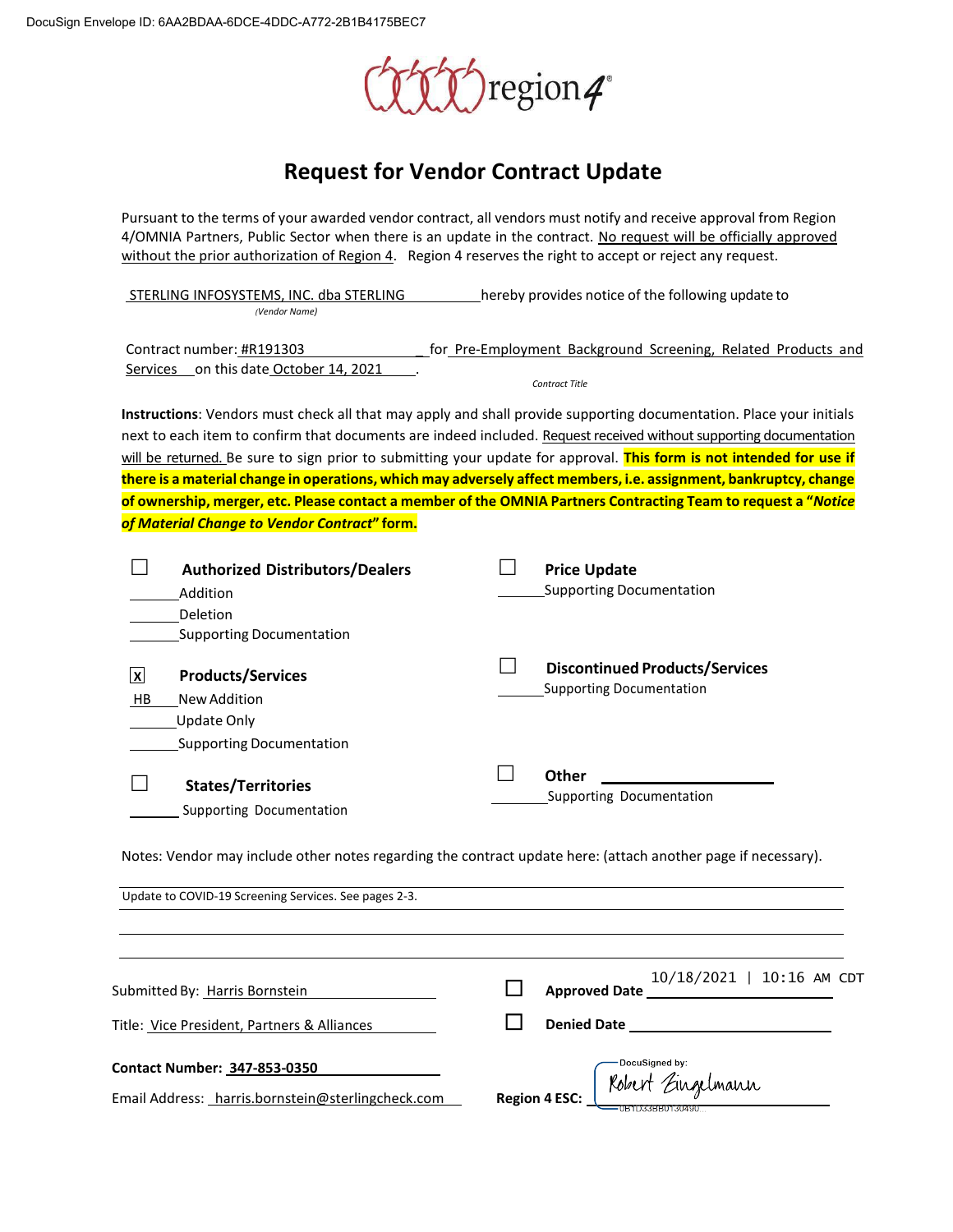# **Scerling**

### **COVID-19 SCREENING**

| <b>Test</b>                                                                                                                                           | <b>Description</b>                                                                                                                                                                                                                                                                                                                                                                                                                                                                                                                                                                                                                                                                      | <b>Price</b> | <b>Sterling Platform</b> | <b>Notes</b>                                                                                           |
|-------------------------------------------------------------------------------------------------------------------------------------------------------|-----------------------------------------------------------------------------------------------------------------------------------------------------------------------------------------------------------------------------------------------------------------------------------------------------------------------------------------------------------------------------------------------------------------------------------------------------------------------------------------------------------------------------------------------------------------------------------------------------------------------------------------------------------------------------------------|--------------|--------------------------|--------------------------------------------------------------------------------------------------------|
| COVID-19   Active Virus<br>  At-Home   Remote-<br>Observed   Self-Collect  <br>Saliva Kit<br>PRODUCT CODE:<br>DSPSD396                                | Observed at-home/self-collect molecular<br>diagnostic test, using saliva, for<br>symptomatic and asymptomatic COVID-<br>19 virus testing. Collection to be<br>observed by a trained remote observer.<br>In addition to Sterling's administrative<br>fee, cost includes lab testing, ordering<br>physician, device, observer, shipment to<br>patient, and shipment of sample to lab.<br>Test is FDA EUA authorized. Client will be<br>charged at the time kit is ordered.                                                                                                                                                                                                                | \$200.00     | <b>Screening Direct</b>  |                                                                                                        |
| COVID-19   Active Virus<br>Bulk Order   Remote-<br>Observed   Self-Collect  <br>Individual Return  <br>Saliva Kit<br><b>PRODUCT CODE:</b><br>DSPSD403 | Bulk order of self-collect molecular<br>diagnostic tests, using saliva, for<br>symptomatic and asymptomatic COVID-<br>19 virus testing. Collection to be<br>observed by a trained remote observer.<br>In addition to Sterling's administrative<br>fee, cost is per test kit and includes lab<br>testing, ordering physician, device,<br>observer, and shipment of sample to lab.<br>Test is FDA EUA authorized. Additional<br>shipping costs of \$60 for any quantity up<br>to 50 apply to a location designated by<br>client. Additional shipping charges may<br>apply to kits shipped outside the<br>continental United States. Client will be<br>charged at the time kit is ordered. | \$174.75     | <b>Screening Direct</b>  | CHILD<br><b>PRODUCT</b><br>CODE:<br>DSPSD404 -<br>this is the<br>result and can<br>be priced at<br>\$0 |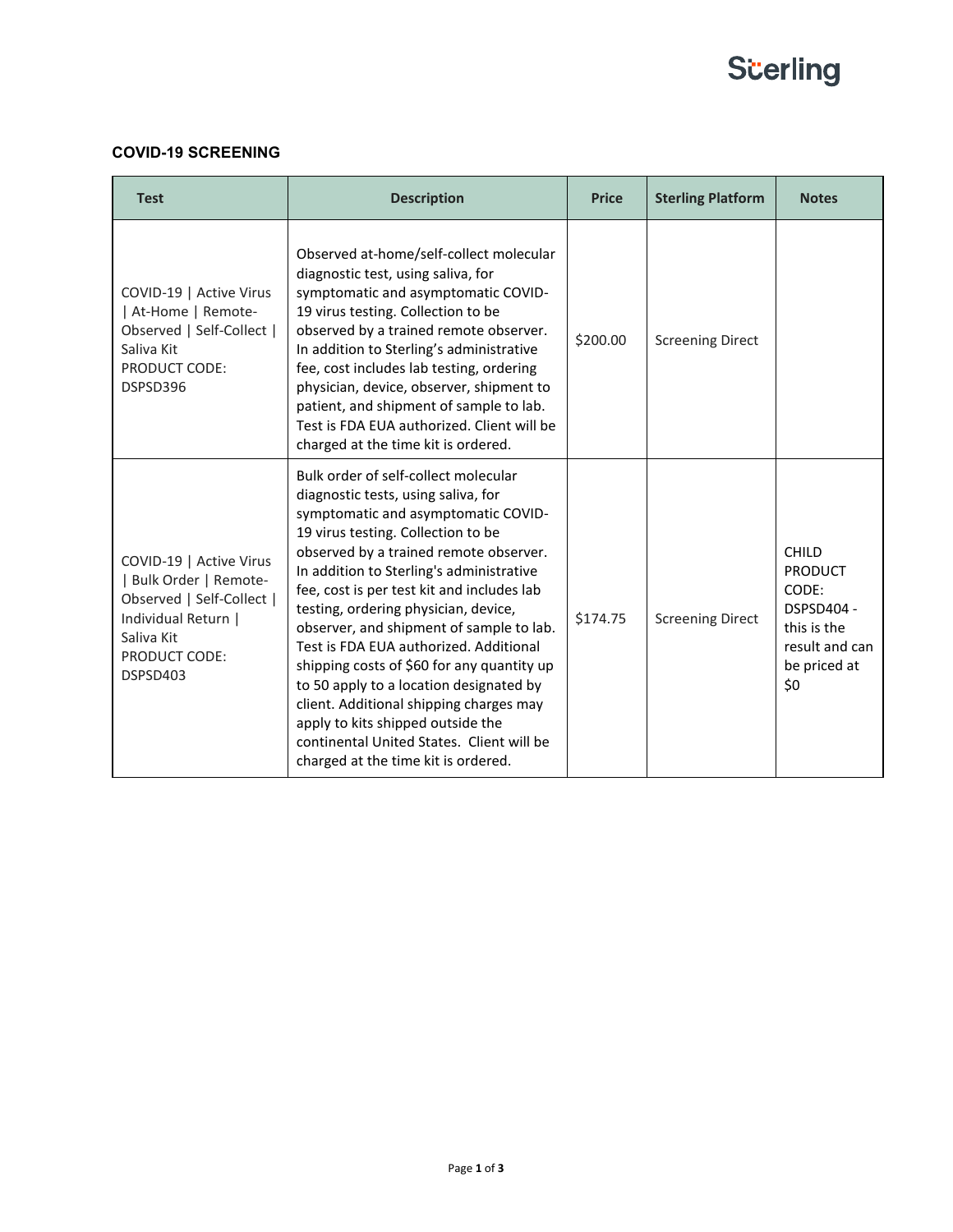# **Scerling**

| COVID-19   Active Virus<br>  Unobserved   Self-<br>Collect   At-Home  <br>Saliva Kit   CRL<br>PRODUCT CODE:<br>DSPSD420     | Unobserved at-home/self-collect<br>molecular diagnostic test, using saliva,<br>for asymptomatic COVID-19 virus testing.<br>Asymptomatic screening tests should be<br>used for ongoing screening when the<br>subject is not exhibiting symptoms and<br>there is no known exposure to the virus.<br>This test may include pooling of samples<br>following the FDA recommended<br>guidelines. Lab results will indicate when<br>a pooled testing process was used and<br>possible limitations of the testing<br>method. In addition to Sterling's<br>administrative fee, cost includes lab<br>testing, ordering physician, device,<br>shipment to patient, and shipment of<br>sample to lab. Test is FDA EUA<br>authorized. Test results that consistently<br>exceed a positivity rate of 3% over time<br>may be considered symptomatic, may be<br>deemed ineligible for this product and<br>may require Individual testing. Client will<br>be charged at the time kit is ordered. | \$145.00 | <b>Screening Direct</b> |                                                                                                                             |
|-----------------------------------------------------------------------------------------------------------------------------|---------------------------------------------------------------------------------------------------------------------------------------------------------------------------------------------------------------------------------------------------------------------------------------------------------------------------------------------------------------------------------------------------------------------------------------------------------------------------------------------------------------------------------------------------------------------------------------------------------------------------------------------------------------------------------------------------------------------------------------------------------------------------------------------------------------------------------------------------------------------------------------------------------------------------------------------------------------------------------|----------|-------------------------|-----------------------------------------------------------------------------------------------------------------------------|
| COVID-19   Active Virus  <br>Unobserved   Self-<br>Collect   Bulk Order  <br>Saliva Kits   CRL<br>PRODUCT CODE:<br>DSPSD421 | Bulk order of saliva self-collect molecular<br>diagnostic test kits for symptomatic and<br>asymptomatic COVID-19 virus testing.<br>Collection will not be observed but<br>instructional material can be made<br>available upon request. In addition to<br>Sterling's administrative fee, cost<br>includes devices (box of 10), ordering<br>physician, shipment to client location,<br>and shipment of sample to lab. Test is<br>FDA EUA authorized. Additional shipping<br>charges may apply to kits shipped to<br>Puerto Rico. Separate charges for<br>laboratory testing coordination, testing,<br>and results reporting are provided<br>below. Note that this is only for the<br>ordering of the test kits. You will need to<br>order testing of the bulk kits<br>appropriately depending on the type of<br>testing program you're implementing.                                                                                                                             | \$240.00 | <b>Screening Direct</b> | CHILD<br><b>PRODUCT</b><br>CODE:<br>DSPSD422 -<br>this is the<br>result and can<br>be priced at<br>\$92 (See line<br>below) |